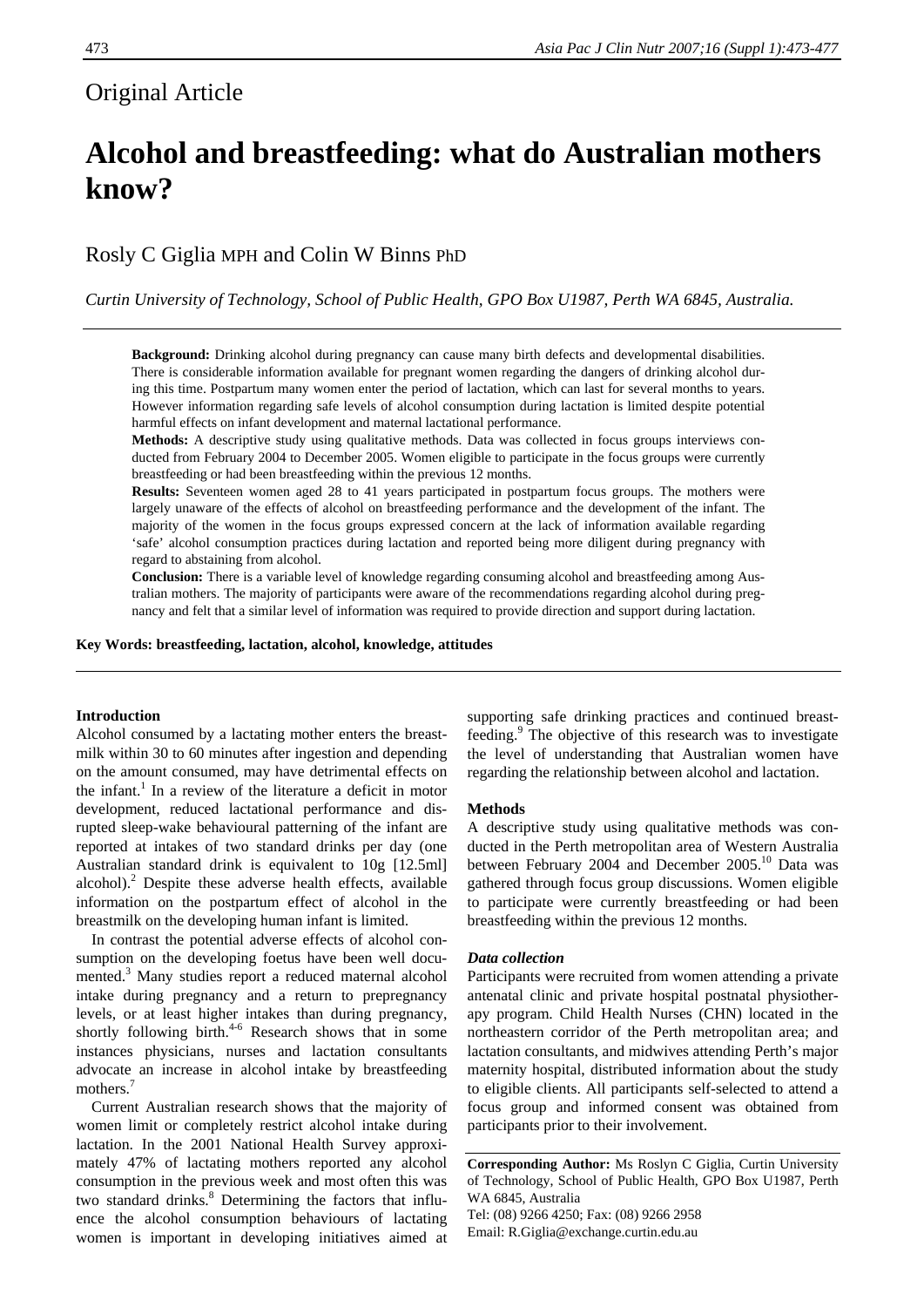The chief investigator moderated three focus groups using open-ended questions, derived from previous research findings, to help structure the discussion. $<sup>2</sup>$  The questions</sup> related to general breastfeeding, 'being a new mother' experiences, and alcohol and breastfeeding (see example questions in Box 1). Whilst the focus group schedule of questions guided the discussion, the moderator allowed for the development of emergent themes from the current focus group to be discussed and investigated during subsequent focus groups.

### *Data analysis*

All focus group and interview data were transcribed verbatim immediately following the discussions. Qualitative content analysis $11$  was applied to systematically summarise recurring themes.

# **Results**

Of the 17 participating women, all of them were married, Caucasian and ranged in age from 28 to 40 years. The majority of the women had completed a university degree and were currently working part-time. None of the women had returned to full-time employment. Fifteen of the women were primiparous and all of the women had breastfed their most recent child.

Focus groups results are presented thematically with direct quotations recorded in *italics*.

# *HAVE YOU HEARD OF ANY FOODS THAT PRO-MOTE BREASTMILK PRODUCTION?*

Initially the majority of participants responded that they had not heard of anything specific with the exception of consuming water. However, in all groups at least one woman had heard that alcoholic beverages, in particular stout, could increase breastmilk production. Some of the mothers then concurred but were unable to explain how the potential increase in breastmilk would occur. For some women, family and friends had been the source of this information.

Two women had tried to increase their breastmilk production by drinking stout. These women were unable to confirm how successful consuming stout had been in increasing their breastmilk supply.

*'It certainly made me feel better and I felt it did help my breastmilk. It definitely made me feel better.'* 

*'My aunty turned up with a 6 pack for me!'* 

# *WHAT IS YOUR OPINION OF ALCOHOL AND BREASTFEEDING?*

Some women consumed wine and did this at the evening meal or after the last breastfeed for the evening. Several women expressed that initially when they first commenced breastfeeding they would rarely drink, but as the child matured and they breastfed less they tended to consume more alcohol and on a more regular basis. Some women indicated they did not consume spirits due to the higher alcohol content.

There was a general consensus from the women that they had been more diligent in abstaining from alcohol throughout their pregnancy due to the perception that there was more chance of the alcohol 'getting into the baby's system' than when breastfeeding. In addition, mothers expressed that due to their abstinence during pregnancy they felt entitled to recommence drinking alcohol once the baby had been born.

*'More conscientious when I was pregnant because of the developing foetus. You have to give it a chance. Once they're out you can breastfeed them.'* 

*'You spend all that time when you are pregnant trying not to drink and then when you get to breastfeeding – it can be a year and it's like a YES (now I can drink).'* 

A few mothers consumed alcohol after a breastfeed to minimise the effect on the baby, however babies are often unpredictable in their sleeping patterns when they are young and in two cases the mothers were then required to feed again.

*'I did that very similar thing after a wedding where I'd had a couple of drinks and he woke up and I fed him. He slept for 12 hours and I felt terrible like I'd poisoned him…after that I felt like a terrible person because the alcohol had made him go to sleep. But I can see how it happens.'* 

*'I remember going out to a function when she was 6 weeks old and I fed her before we went. When we got there I had one of the pre-dinner drinks, a half a half a glass – like I picked the smallest one on the tray…20 minutes later she's screaming and I had to feed her. I was feeling dreadful and really berating myself being at a big function not knowing what to do… me being in the audience with a screaming baby and I didn't want to feed her but I didn't know what else to do. So you know things like that did happen.'* 

# *HAS ANYONE SOUGHT ADVICE ON CONSUMING ALCOHOL DURING LACTATION?*

The majority of women in the focus groups had read that consuming alcohol throughout pregnancy could cause Foetal Alcohol Syndrome (FAS). However they indicated they had been unable to find any information about consuming alcohol whilst breastfeeding and that often the information they did find was conflicting. Some had read books in an effort to research the risks to the infant from consuming alcohol during breastfeeding, and a smaller number had asked their obstetrician, GP, child health nurse, Breastfeeding Australia (a breastfeeding support organisation) or searched the internet.

*'I don't think I was actively discouraged even from my obstetrician. I wasn't encouraged but I wasn't discouraged put it that way. He never said I shouldn't have any.'* 

*'I find that there seems to be a degree of acceptance of alcohol during breastfeeding from the GPs. My GP was very lackadaisical about it and I have friends who are GPs who like me have the occasional drink with a meal. I wouldn't say they drink a lot but it does seem to be quite accepted by the medical profession.'* 

*'Technically I don't think you should do it but I did. After the paediatrician had said I should have a couple*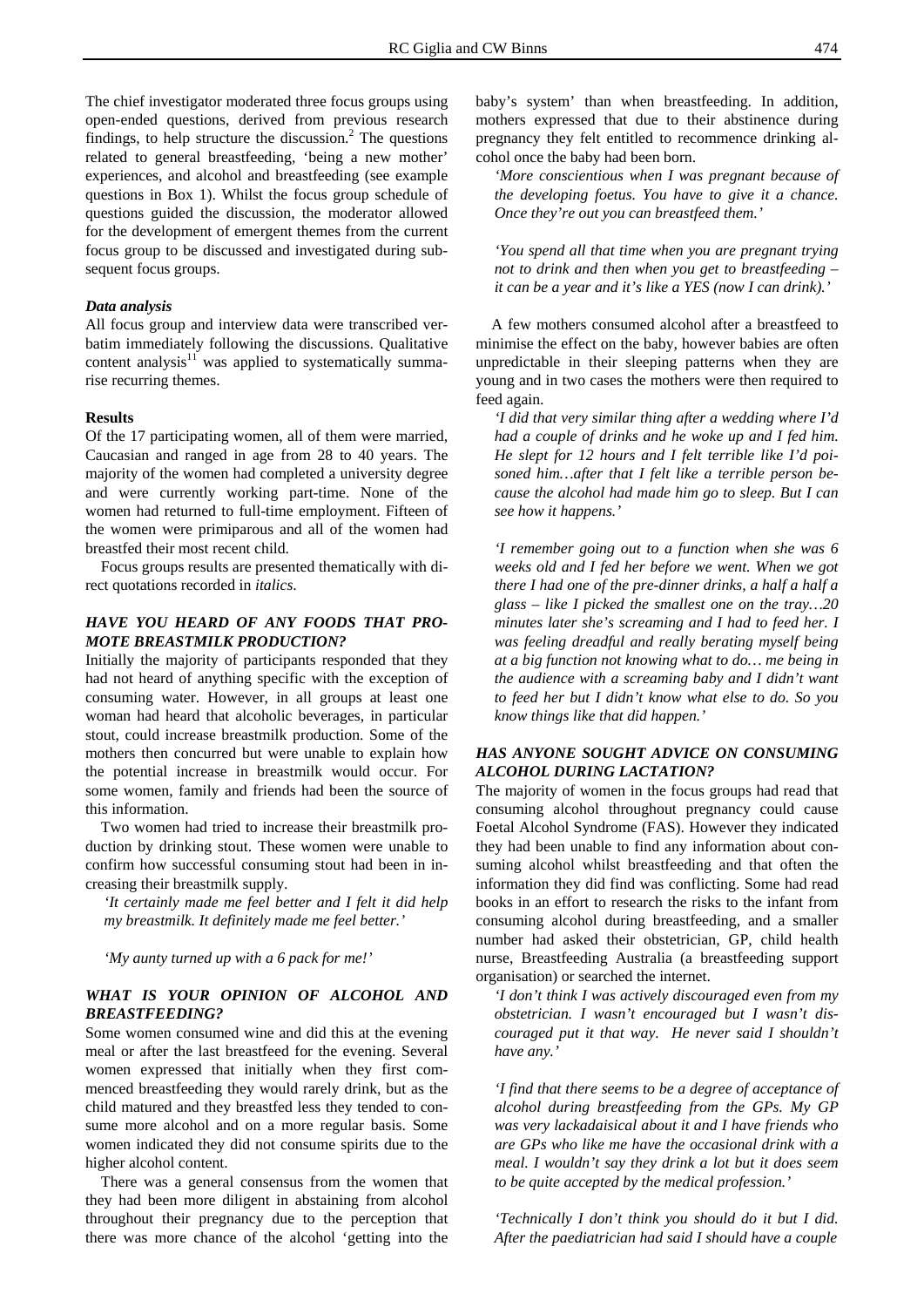*of beers I thought right…'* 

The majority of the participants reported a need to have more information about breastfeeding during lactation readily available in the community, particularly information that was correct.

*'I didn't quite realise the direct effect it had on the breastmilk. So I guess lack of education did effect my behaviour with it (alcohol).'* 

*'I guess I wish there was more really good literature and good guidelines. One of my friends says ' a stout a day' is good for the baby and she is a 40 year old midwife!! There is so much misinformation. And I know someone who drinks a full glass of wine and then breastfeeds. We are all doing different things. And I think the guilt is hard to deal with.'* 

# *WHAT WOULD BE THE EFFECT OF ALCOHOL ON THE BABY?*

Mothers were asked about the perceived effect of alcohol on the infant. Those mothers who had personal experience responded that they thought the baby had been more unsettled, however they were unable to tell if this was just a coincidence or if there were other events (e.g. 'teething') that were causing the baby to be unsettled. The participants also discussed the effect on the mother.

*'If I didn't know and then I had to feed her I would just feed her. If she slept longer than she was supposed to*  *then I would feel guilty and probably jump on the internet and find out all the crazy stuff about it but I wouldn't be doing it all the time.'* 

General thoughts regarding the perceived immediate effect of the alcohol on the baby varied between the effect on sleep and the contentedness of the baby. The baby would sleep better and go to sleep quicker were common responses. The baby would be more irritable or suffer from a 'mini' hangover.

> *'If they [adults] get a headache from it maybe the baby does as well.'*

In the long term some mothers thought that there could be long term developmental problems.

## **Discussion**

There was a range of issues emerging from this qualitative study. Perhaps the most pervasive was that among breastfeeding women generally there is a lack of knowledge on the effect of alcohol on the breastfed infant. Coupled with this was the equal desire for more accurate information to be made available in this area through the usual channels of antenatal care.

It is useful to consider the health promotion Theory of Reasoned Action (TRA) and Theory of Planned Behaviour  $(TPB)^{12, 13}$  when developing recommendations based on this study and to guide future investigations (see Fig 1). Together these theories explore the relationship between

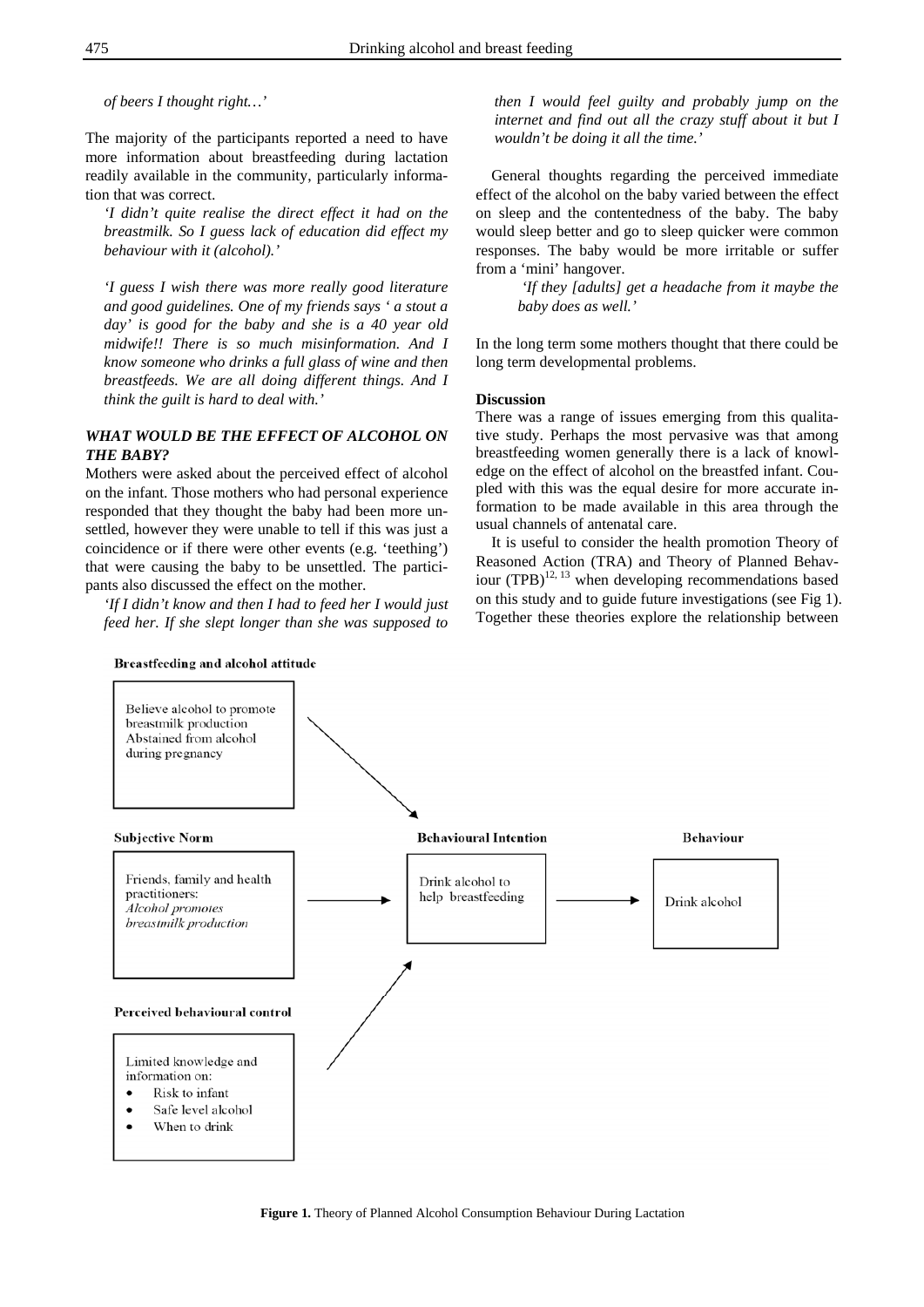| Concept                      | Definition/Example                                                                                            |
|------------------------------|---------------------------------------------------------------------------------------------------------------|
| Intrapersonal Level          | Individual knowledge, attitudes, beliefs and personality traits.                                              |
| Interpersonal Level          | Interpersonal processes and primary groups. Influence of family, friends and supportive role models.          |
| Community Level              | Policies and information that may promote or constrain recommended behaviours. Information from               |
| <b>Institutional Factors</b> | community health nurse, midwife, GP, obstetrician, paediatrician.                                             |
| <b>Community Factors</b>     | Social networks and norms, which exist as formal or informal among individuals, groups, and organiza-         |
|                              | tions. E.g. Women or Mother's group.                                                                          |
| <b>Public Policy</b>         | Local, state and federal policies and laws that regulate or support healthy actions for breastfeeding. A lack |
|                              | of a federal policy and evidence-based guidelines that outlines safe drinking practices for lactating women.  |

**Table 1.** An ecological perspective: levels of influence

behavior and beliefs, attitudes, and intentions. A person's behavior is determined by her intention to perform the behavior and this intention is, in turn, a function of her attitude toward the behavior and her subjective norms.

In this study the behavioural intention is to drink (or not drink) alcohol during the period of lactation. This decision is influenced by an individual's attitude towards this behavior. If the mother believes that drinking alcohol can promote breastmilk production then she is more likely to drink alcohol during lactation.

In our study the theme that alcohol is a galactagogue can be identified as a behavioural belief of the target group. In this group of women this belief may translate into the attitude that drinking alcohol can increase breastmilk production.

In addition to the individual's attitudes toward the behavior, is the individual's subjective norms, that is their beliefs about how people they care about will view the behavior in question. The concept that alcohol is a galactagogue can also be investigated as a *subjective norm* of friends, family and some health practitioners of the women, and their motivation to comply with those around them.

Finally, perceived behavioral control influences intentions. Perceived behavioral control refers to people's perceptions of their ability to perform a given behavior. The lack of information available to the women regarding the risks of drinking alcohol during lactation will affect the control the mothers have over the behavioural intention. Mothers have the option of abstaining or not abstaining from alcohol, or timing their alcohol intake to minimise the risk to the infant. However, the results from our study suggest that women are not aware of the risks of drinking alcohol to the infant or the options for 'safe' alcohol consumption and this lack of education/information may limit the control (perceived or otherwise) that women have over this behaviour.

However, as not all the women report drinking alcohol to increase breastmilk production, there must be additional factors that prevent this behaviour. It is possible the profuse availability of health information regarding FAS accessed during pregnancy, may still be influencing the abstinent behaviour of these women and influencing their behavioural beliefs. Alternatively, their lack of knowledge about drinking alcohol and the effect on the infant may be inhibiting this behaviour.

Based on this examination, interventions to promote safe alcohol intake during lactation need to dispel the myths about alcohol and breastmilk production, and expose the risks of drinking alcohol during lactation. Educational material that provides direction for safe drinking practices

may help promote the initiation of breastfeeding and support continued breastfeeding duration. This information should be widely disseminated to ensure greater public and professional understanding. In this way, an ecological perspective of the consumption of alcohol during lactation needs to be considered when developing education interventions in the future (see Table 1).

This descriptive study employed a variety of methods to recruit a representative sample of women and to elicit their opinions and experiences with respect to drinking alcohol during lactation. Despite this the study was limited in attracting women from the very disadvantaged socioeconomic groups reflecting the 'hard to reach' groups of health promotion. Notwithstanding the overall low number of women and lack of representativeness of the very disadvantaged socioecomic groups in the sample, we did find that many of the ideas were repeatedly expressed in each of the focus group discussions. Given that alcohol intake during and after pregnancy is related to higher social class<sup>14-16</sup> it is possible that the women in this study reflect those women most likely to be consuming alcohol during lactation.

The authors are unaware of any previous qualitative research in this area and further research that examines women's opinions and experiences with alcohol during lactation is needed. Future research that interviews a greater number of breastfeeding mothers, from a greater distribution of socioeconomic backgrounds, several times during the infant's first year will help provide a better understanding of the issues identified in this study. Clear evidence-based guidelines on alcohol consumption during this period need to be developed and disseminated to practitioners so that the advice given to breastfeeding mothers is consistent, realistic and based on research findings.

#### **Acknowledgments**

Roslyn Giglia is supported by a Public Health Postgraduate Research Scholarship from the National Health and Medical Research Council. We gratefully acknowledge the willing assistance given of the mothers who freely gave their time to participate in the study.

#### **Appendix**

#### *Example Focus Group Questions*

Let's discuss people's initial breastfeeding experiences. How did most people find their appetite at this time? Did anyone find that some foods upset the baby? What about foods to promote breastmilk production? Let's talk about alcohol and breastfeeding. What's your opinion?